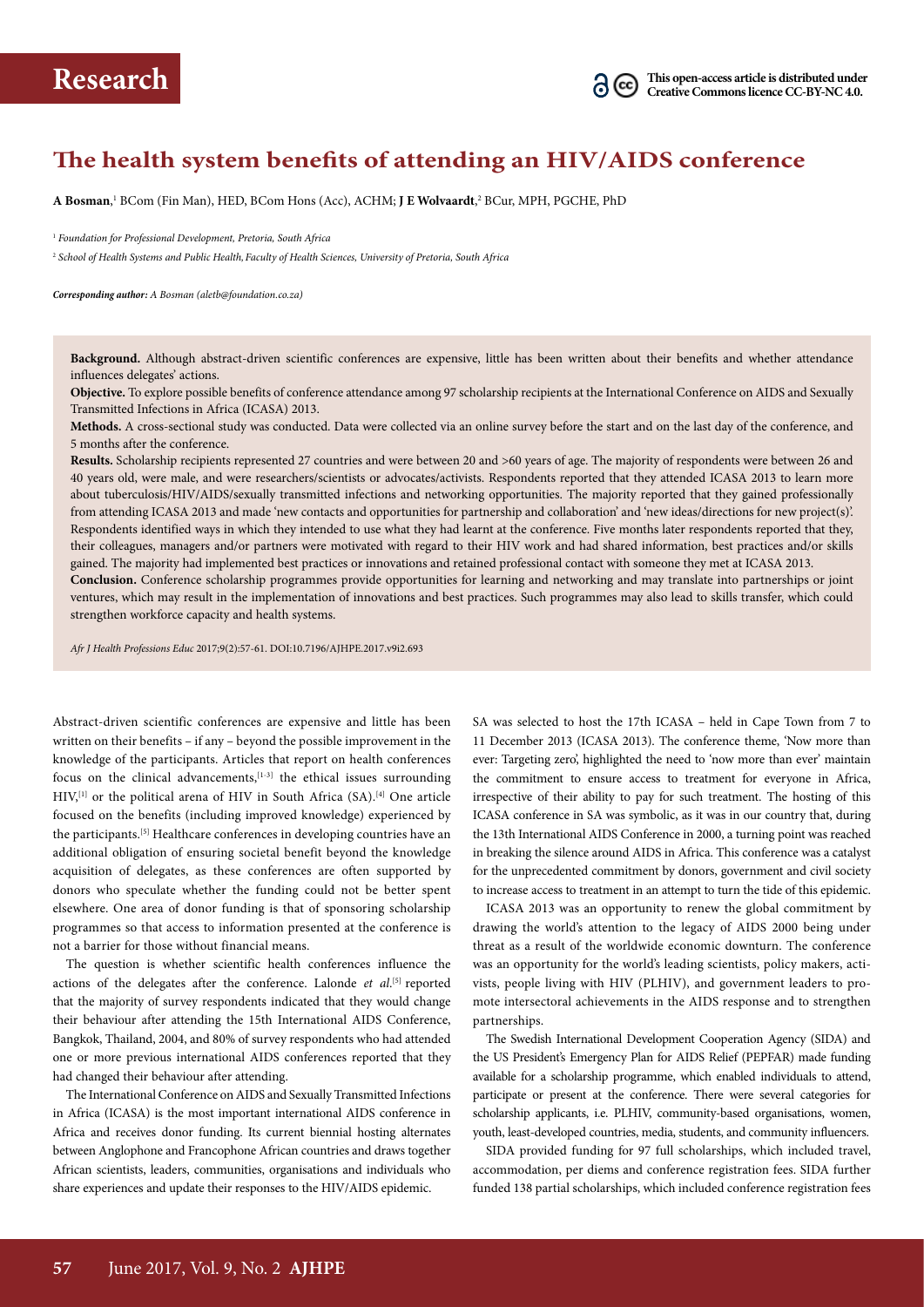# **Research**

only. The PEPFAR scholarship was reserved for delegates ˂30 years of age. This article reports on the experience and effects of the conference on the SIDA fully-funded scholars.

## **Methods**

This was a cross-sectional study of a cohort of scholarship recipients. A purposive sampling technique was used, and those who met the inclusion criteria (fully-funded SIDA scholarship) were invited to participate. Participation was voluntary and commenced after the scholarship was accepted and participants had arrived at the conference. Data were collected by means of three self-completed anonymous surveys, which were available in English and French. The survey questions were translated from English to French by a French mother-tongue speaker and checked by another French mother-tongue speaker. Data were collected at three points in time:

- Pre-conference. Fully-funded scholarship recipients were requested to complete the pre-conference survey on arrival and registration at the conference. The survey comprised 10 questions, including closed- and open-ended questions focused on the planning and organisation of ICASA 2013 and the scholarship programme. A total of 97 pre-conference evaluation surveys were completed in hard-copy format (English, *n*=87; French, *n*=10).
- Last day of conference. Fully-funded scholarship recipients were requested to complete a reaction evaluation survey on the last day of the conference. It consisted of 18 closed- and open-ended questions, which focused on the programme, what the attendees intended to do with what they gained at the conference, and the effects of having attended previous ICASA conferences. The surveys were completed either in hard copy or online on LimeSurvey (LimeSurvey GmbH, Germany). A total of 65 surveys were completed (English, *n*=44; French, *n*=21).
- Five months after the conference. An online survey was e-mailed to all fully-funded scholarship recipients on 1 May 2014. The survey focused on the benefits of attending the conference. A total of 63 surveys were completed (English, *n*=45; French, *n*=18).

All hard-copy questionnaires were captured on LimeSurvey by a volunteer who could speak both English and French. The captured data were checked for correctness by the evaluation project manager.

The online data were exported to Microsoft Excel 2007 (USA), which was used for data cleaning, coding and analysis. Once exported, the data were cleaned. During the cleaning process duplicate responses were deleted and spelling errors were corrected to facilitate sorting. Permission to use the data was granted by the Society for AIDS in Africa. Scholarship recipients entered into an agreement between themselves and the ICASA 2013 organiser, whereby they agreed to participate in all three surveys.

## **Results**

The response rate was 100% in round 1 of data collection, 67% in round 2 and 65% in round 3.

### **Demographic profile of the respondents**

The scholarship recipients represented 27 countries, based on their nationality, and 29 countries, based on their country of residence/work (Fig. 1). Only 1% (*n*=1) of scholarship recipients was not originally from Africa and 3% (*n*=3) did not reside or work in Africa. The majority of respondents were from sub-Saharan Africa (92%, *n*=89).

The minority (3%, *n*=3) of scholarship recipients were between 20 and 25 years old; 58% (*n*=56) were between 26 and 40 of age; 35% (*n*=34) were



*Fig. 1. African scholarship recipients' nationality (*n*=97).*





*Fig. 2. Scholarship recipients' main occupation/profession (*n*=96).*

*Fig. 3. Scholarship recipients' reasons for attending ICASA 2013 (*n*=267).*

between 41 and 60 of age; and 3% (*n*=3) were >60 years old. One respondent did not answer the question with regard to age.

Although the options of female, male, transgender and do not want to disclose were provided, all classified themselves as male (57%, *n*=55) or female (43%, *n*=42).

When asked to select their occupation/profession from a list of 12 options,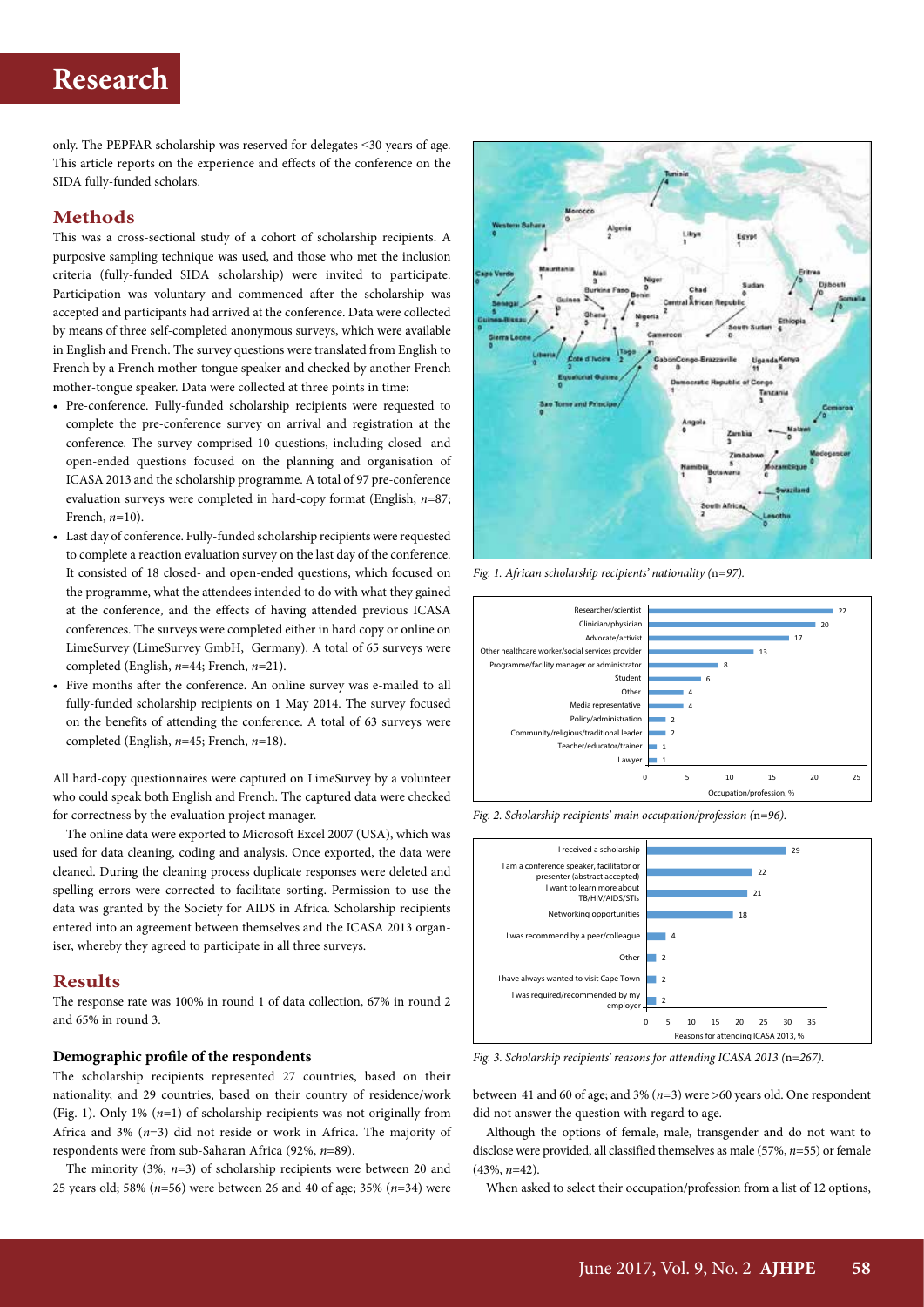#### **Table 1. Respondents' intention to use what was gained and achieved from the conference**

| Intentions/effect                            | Intention to use what<br>was gained at end<br>of conference, $n$ $(\%)$<br>$(N=480)$ | Self-reported effect of<br>attendance 5 months<br>after conference, $n$ (%)<br>$(N=351)$ |
|----------------------------------------------|--------------------------------------------------------------------------------------|------------------------------------------------------------------------------------------|
| Strengthen and<br>expand efforts             | 203(42.3)                                                                            | 115 (32.8)                                                                               |
| Create new<br>collaborations and<br>projects | 93 (19.4)                                                                            | 101(28.8)                                                                                |
| Influence and<br>motivate others             | 91 (19.0)                                                                            | 83 (23.6)                                                                                |
| Share information<br>and raise awareness     | 88 (18.3)                                                                            | 52 (14.8)                                                                                |
| I am unsure                                  | 2(0.4)                                                                               |                                                                                          |
| I will not do anything<br>differently        | 2(0.4)                                                                               |                                                                                          |
| Other                                        | 1(0.2)                                                                               |                                                                                          |

22% (*n*=21) of the scholarship recipients selected researcher/scientist (Fig. 2). The second-largest groups of respondents were clinician/physicians and advocate/activist, both at 20% (*n*=19) each.

## **Reasons for conference attendance**

The reasons to attend the conference were explored; 267 responses were received from the 97 respondents (Fig. 3). The four most cited reasons were receiving a scholarship (29%, *n*=76), acceptance of an abstract (22%, *n*=58), wanting to learn more about tuberculosis (TB)/HIV/AIDS/sexually transmitted infections (STIs) (21%, *n*=55), and networking opportunities (18%, *n*=49).

#### **Perceived value of attending the conference**

The majority (95%, *n*=62) of respondents in the second round of data collection reported that they did gain professionally from attending the conference and identified their gains. The largest proportion (78%, *n*=51) reported that they had made 'new contacts and opportunities for partnership and collaboration', while 77% (*n*=50) reported that they developed 'ideas/ directions for new project(s)', and 75% (*n*=49) indicated that they 'increased understanding of the challenges to achieving treatment access in Africa'.

Almost all (98%, *n*=64) of the respondents in the second round reported that they had the opportunity to build a professional relationship with other delegates and speakers, which underlines the networking opportunities that conferences offer.

At the end of the conference, scholarship recipients were asked how they intend to use what they had gained at the conference (from a list of 14 potential intentions). Sixty-five respondents reported a total of 480 intentions. The responses from the 14 potential intentions were combined after the analysis into seven thematic areas.

Five months after attending the conference, respondents were asked to report on the effect of their conference attendance on their work and their organisation. Respondents could choose from a list of 10 items; 63 respondents selected a total of 351 effects. The responses from the 10 potential effects were combined post analysis into four thematic areas (Table 1).

## **Attendance of previous ICASAs**

Fewer than half (41%, *n*=26) of the respondents indicated they had attended previous ICASAs. The majority (77%, *n*=20) of those who had attended a previous conference reported that attendance had had an influence both on their work and their organisation. The most frequently cited influences were:

- adjusted/changed work focus, direction or approach (77%, *n*=20)
- improved/refined work practices and/or methodologies, including management (73%, *n*=19)
- created new partnerships (69%, *n*=18)
- motivated self, colleagues, managers, and/or partners with regard to HIV work (69%, *n*=18)
- shared information with colleagues, peers and/or partner organisations (65%, *n*=17).

Nearly all (92%, *n*=24) of the respondents who had attended previous ICASAs reported that they continue to have contact with someone they had met for the first time at a previous conference. A large percentage (69%, *n*=18) indicated that they had entered into a partnership or a joint venture with someone whom they had met for the first time at a previous ICASA conference.

#### **Effects of conference attendance at 5 months**

In addition to the self-reported effects at 5 months after the conference (Table 1), almost all of the respondents (98%, *n*=61) indicated that they still have contact with someone whom they met for the first time at ICASA 2013, and 68% (*n*=42) entered into a partnership or joint venture with someone they had met at ICASA 2013 for the first time.

Respondents were asked how many media articles related to or inspired by ICASA 2013 they had published after attending the conference. Nonmedia scholarship respondents (*n*=34) had the option to indicate that they were not from the media. Nine respondents answered this question and 15 articles were published: 6 respondents published 1 article each, 2 respondents published 2 articles each, and 1 respondent published 5 articles. The target audiences of the articles varied, i.e. special interest groups, organisations with activities similar to those of the authors' oganisations, scientists, policy makers and the general public.

A large majority (84%, *n*=52) of respondents indicated that in the 5 months since attending ICASA 2013, they had implemented a 'best practice' or 'innovation' in their work, community and/or research environment. Respondents were also asked to summarise the action steps that they had undertaken and/or what they had done differently as a result of attending ICASA 2013. The descriptions of the best practices or innovations and the responses regarding action steps were analysed, and themes were allocated and combined according to the main themes. The following main themes were identified and are illustrated by some of the respondents' quotes:

#### **Collaboration and fundraising**

'After the ICASA conference I used the experience to write a combination prevention project and we received funding worth 250 000 dollars to implement combination HIV/AIDS.'

'We are conducting a study on HIV and disabilities, which is first of its kind in Nigeria. The idea sprang from ICASA 2013 experience and we hope the findings will stimulate donors towards this direction.'

#### **Research**

'I have been able to redirect the focus of our organisation to start researching unique phenotypes of HIV infection.'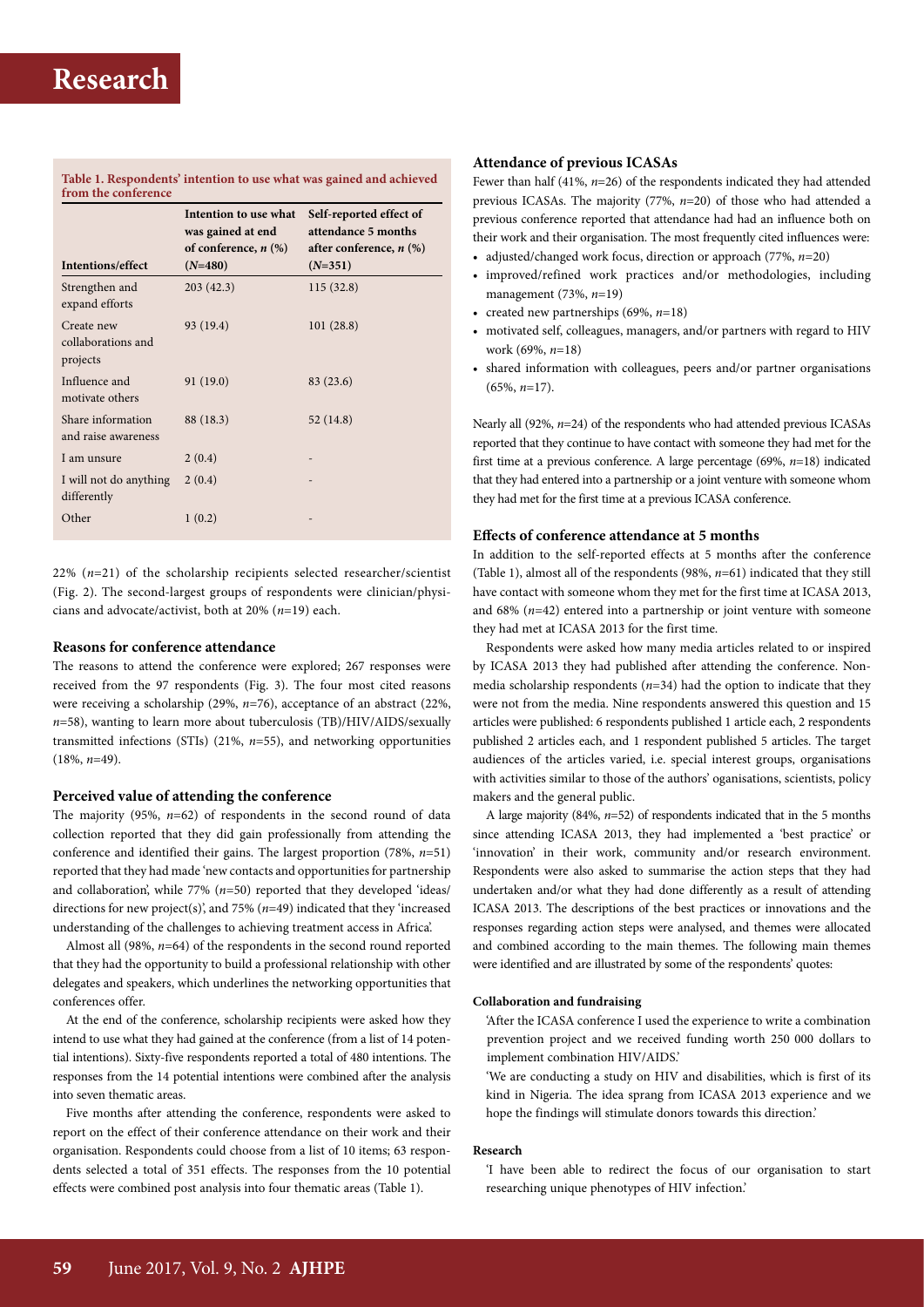## **Research**

'I have written three articles for conferences awaiting response. I am trying to ensure that partners were co-operating into responding to the global HIV response. I aim to support building the capacity of [Community Service Organisations] CSOs partners to write and present scientific papers based on evidence.'

'I have changed the methodology of my research based on the best practices that I learnt at the conference.'

#### **Outreach/linkage to care**

'Commercial sex workers HIV outreaches.'

'I conducted a community dialogue with women in the church to discuss about issues of gender-based violence and intimate partner violence, which make women vulnerable to HIV and AIDS.'

'I have developed new strategies for tracing people who do not come back into care, based on models that have worked in other countries and in special populations, such as displaced people, people with a lot of stigma.' 'Created awareness on regular and consistent use of condoms and lubricants.'

#### **Key populations**

'Condom promotion and integrating female condoms into our HIV prevention strategies. We have also established more male and female condom community outlets to increase access.'

'Gender sensitive advocacy on preventing discrimination against the mostat-risk population – [men having sex with men] MSM, [injecting drug users] IDUs.'

'New approaches in handling the key populations. Addressing gender issues in fighting against HIV.'

'Intervention strategies to close referral for targeting high-risk groups.'

#### **Policy**

'Supported the [International Conference on Population and Development] ICPD process as part of a government delegation. Info from ICASA helped earmark priorities that ICPD should incorporate.'

'In implementing prevention program [minimum prevention package intervention] MPPI used.'

### **Service uptake**

'Forming a network for all [non-governmental organisations] NGOs working with [most at risk populations] MARPs in Egypt.'

'Using expert patient to strengthen linkage of HIV-positive to care and treatment.'

#### **Improvement and innovation**

'Information sharing through restitution and monitoring for better implementation.'

'Systematic screening of TB patient[s]. I am determined to speak strongly in [favour of screening of] immunocompromised [patients].'

#### **Strategy**

'Discussing experiences and new lessons learnt in SA with the three major networks on the need to involve [knowledge attitude and practices] KAP … in our implementation. This has led to redirecting our project through the involvement of two of the organisations in our pilot project.'

'I disseminated the key lessons and new innovations that I learnt from the conference that enabled my technical support unit to generate a new project that actually got funded. Hence developing a new partnership.'

#### **Advocacy**

'I have created a mailing list where I have shared several abstracts that pertain to women and health presented at ICASA. I created a Whatsapp group where we continue to discuss issues that came from ICASA. I was on a radio programme where I spoke on the various issues that a diverse group of people spoke about at ICASA; in particular, issues around HIV prevention, treatment care and support.'

'Encouraging MSM/IDU to open up. Sensitising on the danger of sexual risky behaviour. Creating awareness on the regular and consistent use of condoms and lubricants.'

### **Discussion**

The majority (59%, *n*=60) of the scholarship recipients were between the ages of 26 and 40 and two-thirds were a combination of researchers/ scientists, clinicians/physicians and advocates/activists. This demographic profile is characteristic of early- to mid-career health professionals.

The three most-cited reasons for attending the conference were practical (receiving a scholarship) or educational (acceptance of abstract and wanting to learn more about TB/HIV/AIDS/STIs). The fourth cited reason – networking opportunities – proved to be durable, as these new contacts and opportunities for partnership and collaboration were the most cited in terms of perceived value of the conference. Also, almost all of the respondents reported that they had the opportunity to build a professional relationship with other delegates and speakers during the conference. This level of networking can be considered to be sustainable after the conference, as nearly all (92%, *n*=24) of the respondents who had attended previous ICASA conferences reported that they still had contact with somebody they had met for the first time at a previous ICASA conference. This finding held true, as 5 months after the ICASA 2013 conference almost all (98%, *n*=61) of the respondents still had contact with somebody they had met for the first time at ICASA 2013. The networking opportunity also translated into concrete partnerships or joint ventures with somebody they had met at ICASA 2013 for the first time for more than two-thirds (68%, *n*=42) of the respondents. This finding is consistent with that of 69% (*n*=18) of respondents from the second round of data collection, who reported that they had entered into a partnership or a joint venture with somebody they had met for the first time at a previous ICASA conference. The findings regarding the network opportunities support the findings of Wiessner *et al.*,<sup>[6]</sup> who reported that the focus of conferences extend beyond opportunities for learning, as the delegates have other expectations and needs that include making contacts and building relationships.

The stimulation of ideas for new projects and an increased understanding of the challenges to achieving treatment access in Africa were also cited as being perceived of value as a result of conference attendance, and 31 new projects were listed by the respondents 5 months after the conference.

At the conclusion of the conference, the respondents committed to strengthen and expand efforts within their organisations/networks, create new collaborations and projects, influence and motivate colleagues, peers and/or partners, and share information and raise awareness when they returned to their workplaces. The third round of data collection at 5 months after the conference suggested that the respondents did indeed strengthen and expand their efforts, create new collaborations and partnerships, influence and motivate their colleagues, managers and/or partners, share information, and raise awareness. This finding is supported by the theory of reasoned action described by Fishbein and Middlestadt.<sup>[7]</sup> Capacity was built by